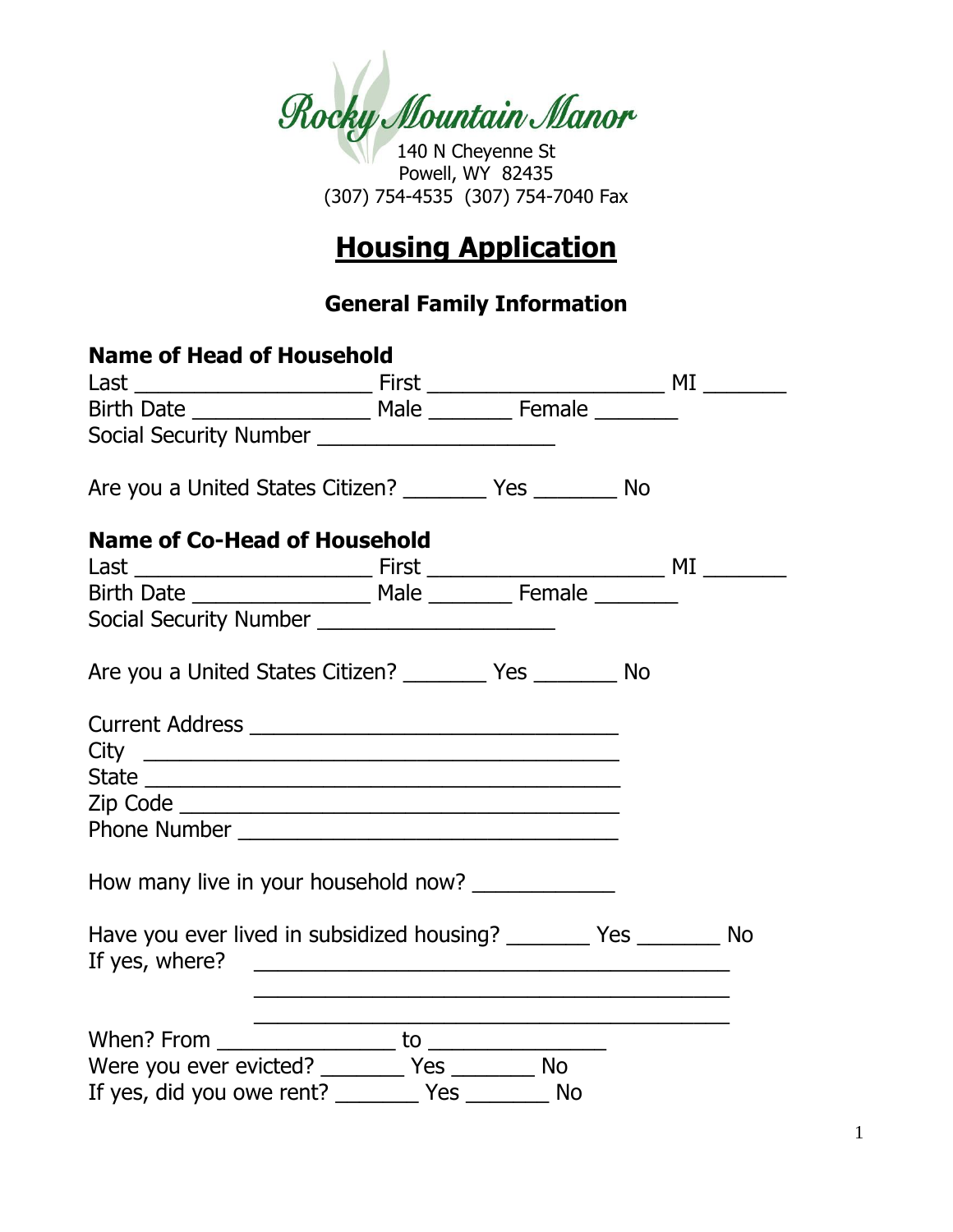| If yes, how much did you owe? $\frac{1}{2}$<br>Do you have any pets? _________ Yes _________ No<br>If yes, what kind? _____________________________Weight _________________________       |                                  |
|-------------------------------------------------------------------------------------------------------------------------------------------------------------------------------------------|----------------------------------|
| How many vehicles does the family own?<br>List color, year and license place number for each vehicle:                                                                                     |                                  |
| <b>Rental History</b>                                                                                                                                                                     |                                  |
| Are you renting now? _________ Yes ________ No<br>If yes, who is your landlord?                                                                                                           |                                  |
|                                                                                                                                                                                           |                                  |
| If you are not renting, please explain your current living arrangements:                                                                                                                  |                                  |
| If you have moved in the last five (5) years, give names and address and phone<br>number of your previous landlords and dates you lived there. Use extra sheet if<br>you need more space. |                                  |
| Name of Landlord<br><b>Address</b><br>Phone                                                                                                                                               | Dates you lived there<br>From To |
|                                                                                                                                                                                           |                                  |
| Have you or your spouse/co-applicant ever used different names from the<br>names given in this application? __________ Yes _________ No                                                   |                                  |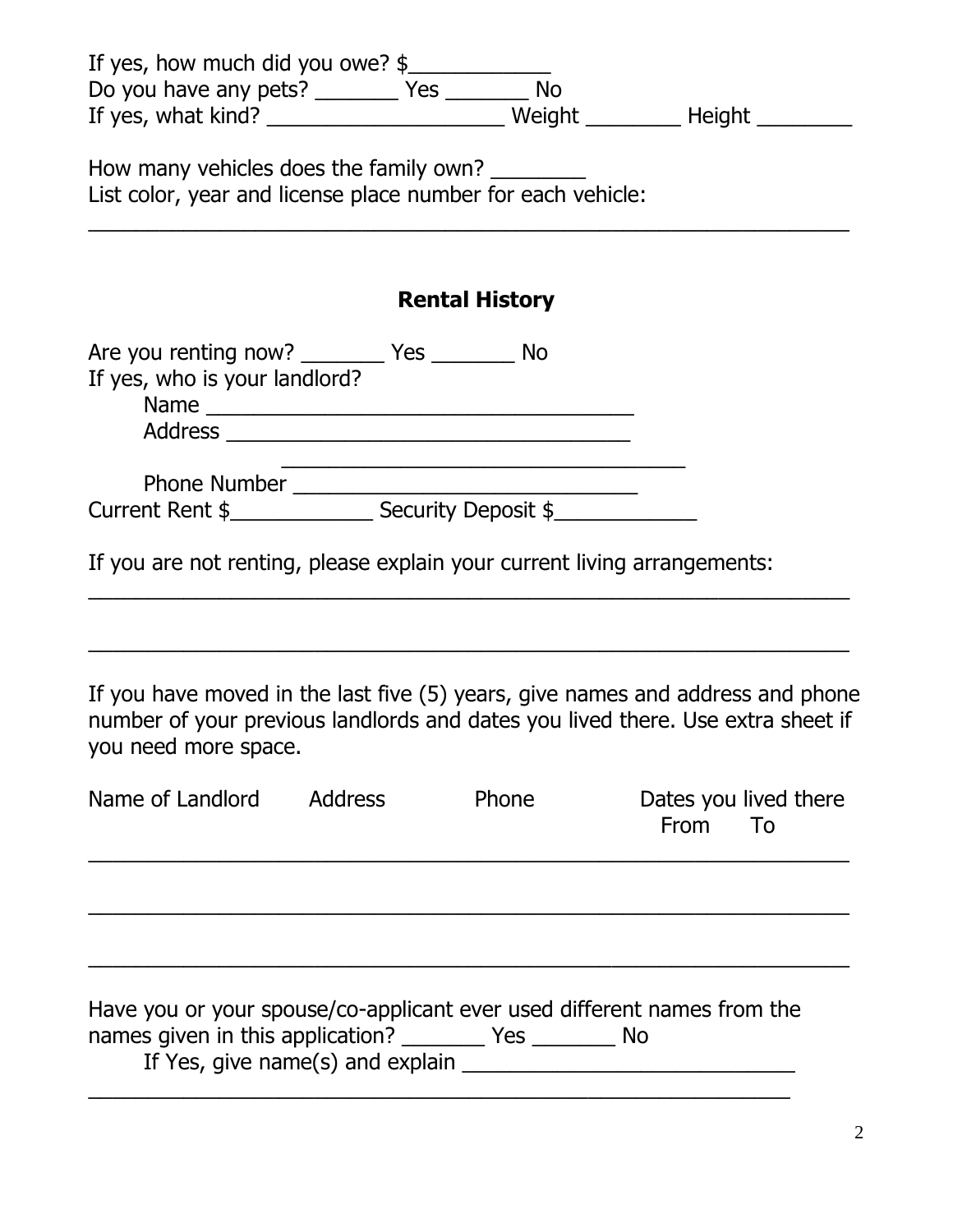Have you or any members of your household ever used social security numbers different from those listed in this application? \_\_\_\_\_\_\_\_ Yes \_\_\_\_\_\_\_\_ No If Yes, give name(s) and explain \_\_\_\_\_\_\_\_\_\_\_\_\_\_\_\_\_\_\_\_\_\_\_\_\_\_\_\_

 $\overline{\phantom{a}}$  , and the contribution of the contribution of the contribution of the contribution of the contribution of the contribution of the contribution of the contribution of the contribution of the contribution of the

 $\overline{\phantom{a}}$  , and the contribution of the contribution of the contribution of the contribution of the contribution of the contribution of the contribution of the contribution of the contribution of the contribution of the

 $\overline{\phantom{a}}$  , and the contribution of the contribution of the contribution of the contribution of the contribution of the contribution of the contribution of the contribution of the contribution of the contribution of the

Have you, or your spouse/co-applicant, ever been evicted or otherwise involuntarily removed from rental housing due to fraud, non-payment of rent, failure to cooperate with recertification procedures, or fro any other reason? \_\_\_\_\_\_\_ Yes \_\_\_\_\_\_\_ No If Yes, give name(s) and explain \_\_\_\_\_\_\_\_\_\_\_\_\_\_\_\_\_\_\_\_\_\_\_\_\_\_\_\_

Please list all states that any household member has lived in.

Is any household member listed on any state's lifetime sex offender registry? \_\_\_\_\_\_\_ Yes \_\_\_\_\_\_\_ No If Yes, list state(s)  $\overline{\phantom{a}}$ 

How did you hear about Rocky Mountain Manor, e.g., newspaper, word of mouth, etc.?

 $\overline{\phantom{a}}$  , and the contribution of the contribution of the contribution of the contribution of the contribution of the contribution of the contribution of the contribution of the contribution of the contribution of the

Please give three references (other than family).

| Name                | <b>Address</b>                           | <b>Phone Number</b> |
|---------------------|------------------------------------------|---------------------|
|                     |                                          |                     |
|                     |                                          |                     |
|                     |                                          |                     |
|                     | What type of room are you interested in? |                     |
| Efficiency          |                                          |                     |
| One Bedroom         |                                          |                     |
|                     | One Bedroom with Balcony                 |                     |
|                     | One Bedroom Deluxe                       |                     |
| <b>Two Bedrooms</b> | One Bedroom Deluxe with Balcony          |                     |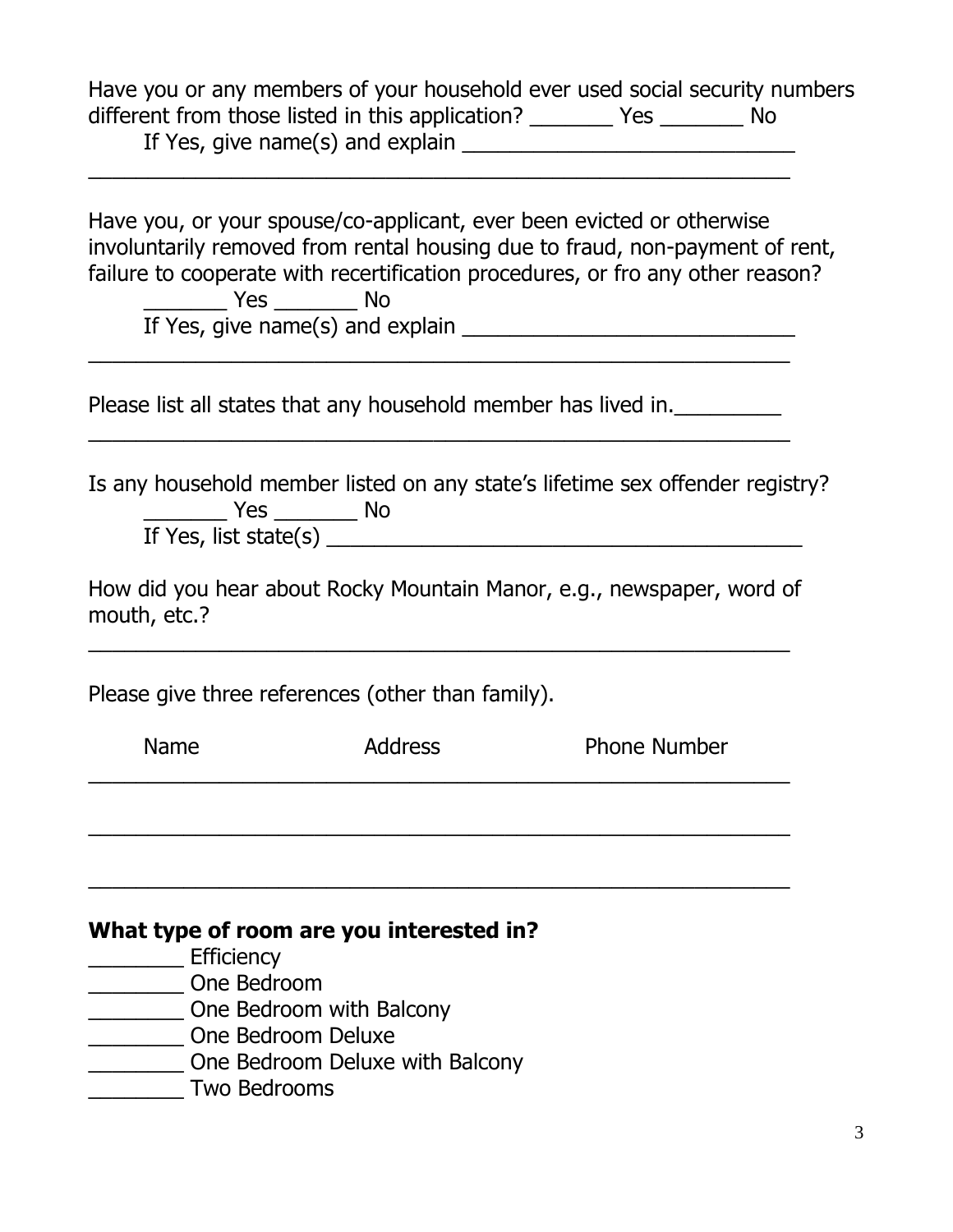**We have rooms available for rent assistance. If you wish to know about our assistance program, please fill out the Financial Information section. If no assistance is requested, please go to page 8.**

#### **Financial Information – Income**

Complete this page if any member who will live in the unit has any income. List all employment and non-employment income for all household members. Include Salary and Wages (gross amount), Social Security (gross amount), Supplementary Security Income, IRA, Keogh, V.A. Pension, other pensions or annuities, General Assistance (Welfare), ANFC, and any other source of income.

| <b>Member Name</b><br>(Last, First, MI) | <b>Type of Income</b> | <b>Estimated OR</b><br><b>Total Income:</b>   | <b>Address of</b><br><b>Income Source</b> | <b>Contact Person</b><br><b>Name and Phone</b> |
|-----------------------------------------|-----------------------|-----------------------------------------------|-------------------------------------------|------------------------------------------------|
|                                         |                       | \$<br>per wk<br>per mo                        |                                           |                                                |
|                                         |                       | $\boldsymbol{\mathsf{S}}$<br>per wk<br>per mo |                                           |                                                |
|                                         |                       | \$<br>per wk<br>per mo                        |                                           |                                                |
|                                         |                       | \$<br>per wk<br>per mo                        |                                           |                                                |

#### **Use this space for additional income information:**

#### **Student Eligibility Rule**

For purposes of determining the eligibility of a person to receive assistance under Section 8 of the United States Housing Act of 1937, any financial assistance (in excess amounts received for tuition) that an individual receives under the Higher Education Action of 1965 from private sources or an institution of higher education shall be considered income to that individual except for a person over the age of 23 with dependent children.

Are you enrolled as a student at an institution of higher education?

 $(Yes)$   $\qquad \qquad (No)$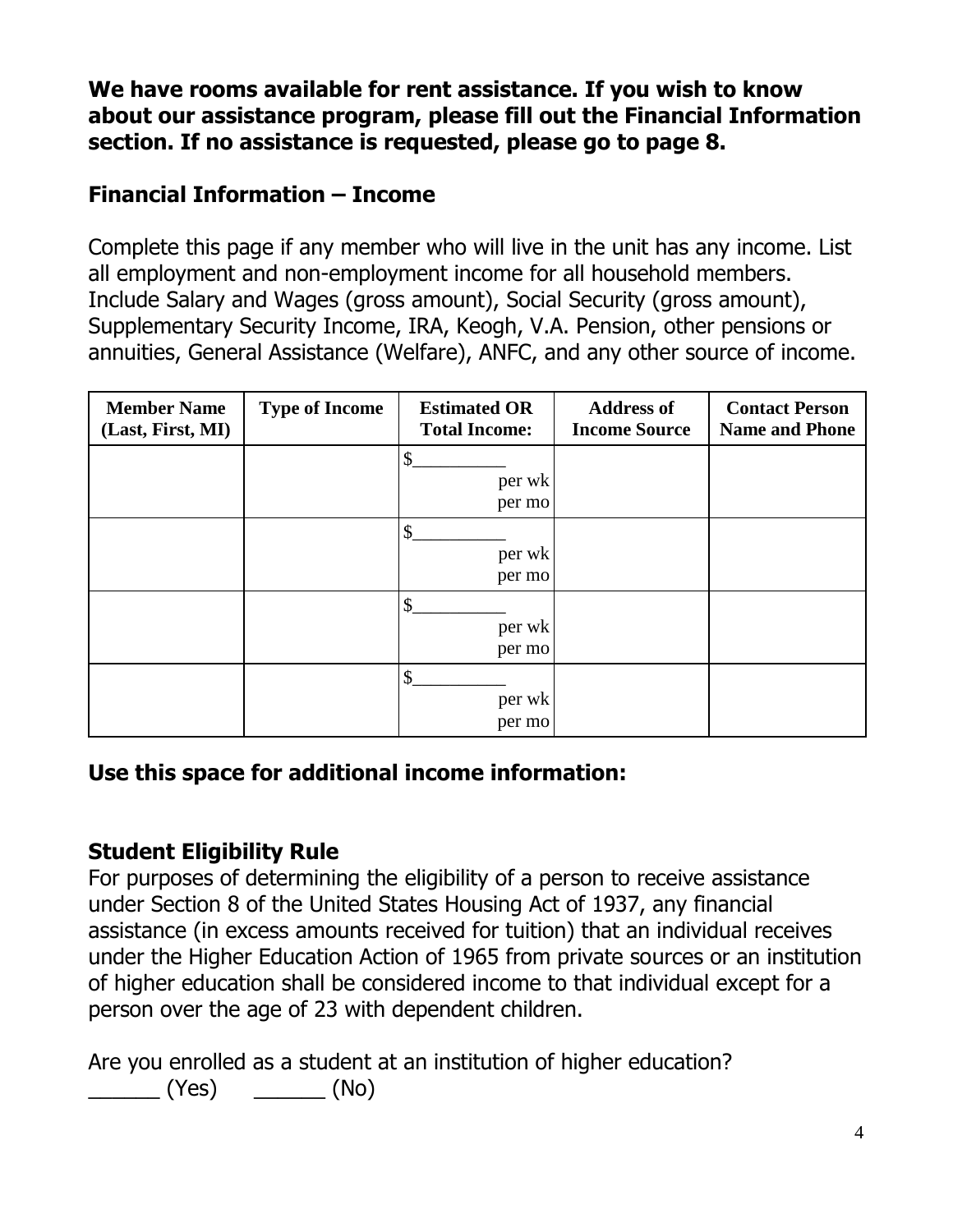Are you receiving financial assistance for tuition?  $\sqrt{(Yes)}$   $\sqrt{(No)}$ 

If yes, please indicate the amount received annually:  $\frac{1}{2}$ 

#### **Financial Information – Assets**

Complete this page if any member who will live in the unit has any assets. List assets of all household members. Include savings and checking accounts, certificates of deposit, stocks, bonds, mutual funds, credit union shares, whole life insurance policies, land, real estate including your home, if you own it, and any other assets.

| <b>Member</b><br><b>Name</b><br>(Last, First,<br>MI) | <b>Account</b><br><b>Number</b> | <b>Description</b><br>of Asset | <b>Current</b><br>Value of<br><b>Asset</b> | <b>Interest</b><br><b>Rate OR</b><br><b>Annual</b><br><b>Income</b> | <b>Bank</b> /<br><b>Credit</b><br>Union/<br><b>Appraiser</b> | <b>Address</b> |
|------------------------------------------------------|---------------------------------|--------------------------------|--------------------------------------------|---------------------------------------------------------------------|--------------------------------------------------------------|----------------|
|                                                      |                                 |                                |                                            |                                                                     |                                                              |                |
|                                                      |                                 |                                |                                            |                                                                     |                                                              |                |
|                                                      |                                 |                                |                                            |                                                                     |                                                              |                |
|                                                      |                                 |                                |                                            |                                                                     |                                                              |                |
|                                                      |                                 |                                |                                            |                                                                     |                                                              |                |
|                                                      |                                 |                                |                                            |                                                                     |                                                              |                |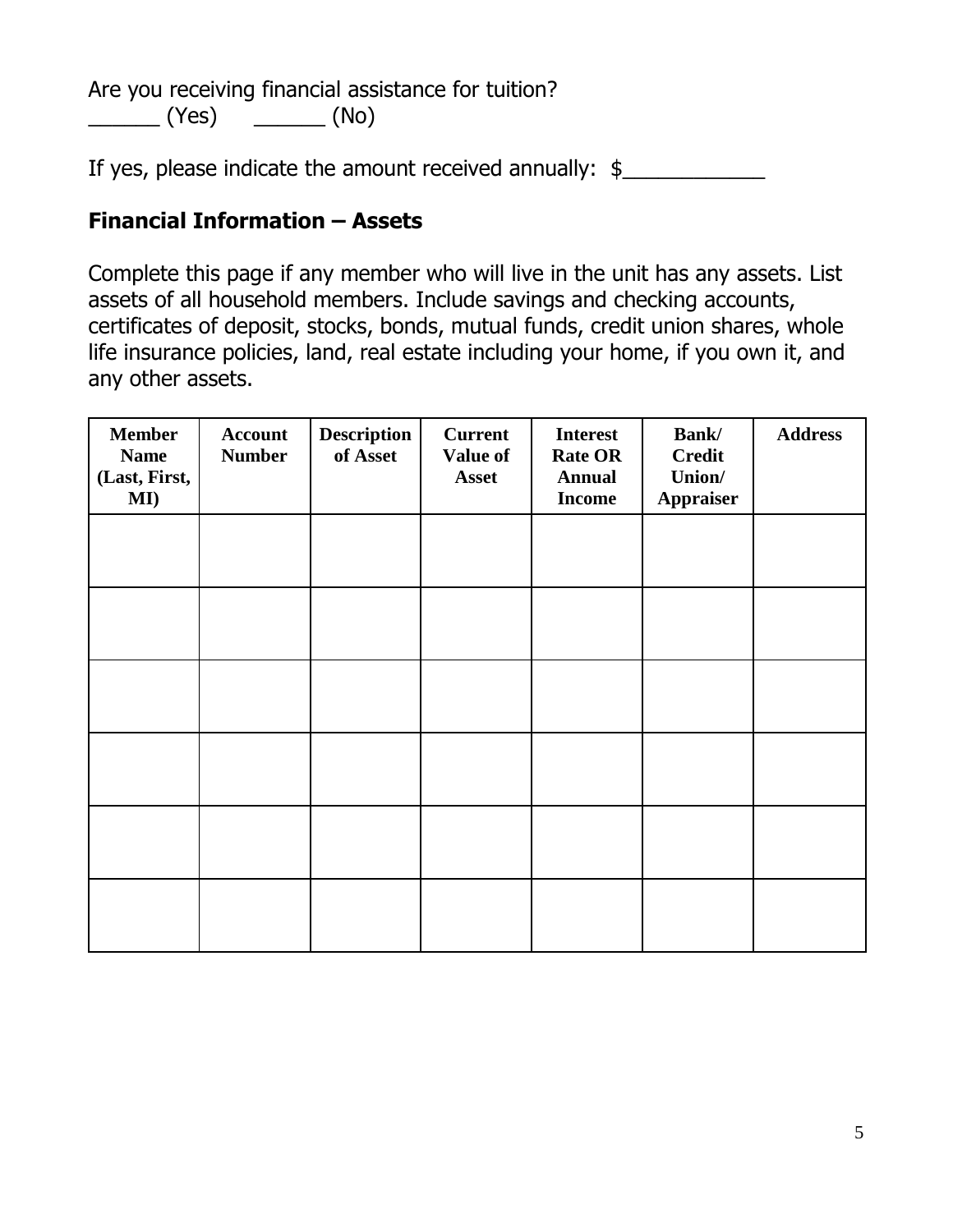# **Financial Information – Expenses**

| Do you have Medicare Part B? ___________ Yes ___________ No                                                               |  |
|---------------------------------------------------------------------------------------------------------------------------|--|
| Do you have Medicare Supplemental Insurance? __________ Yes _________ No<br>Monthly Prescription expenses _______________ |  |
| Other Medical Expenses paid out of your pocket                                                                            |  |
|                                                                                                                           |  |
|                                                                                                                           |  |
| Do you have Medicare Part B? __________ Yes _________ No                                                                  |  |
| Do you have Medicare Supplemental Insurance? _________ Yes ________ No<br>Monthly Prescription expenses _______________   |  |
| Other Medical Expenses paid out of your pocket                                                                            |  |
|                                                                                                                           |  |

\_\_\_\_\_\_\_\_\_\_\_\_\_\_\_\_\_\_\_\_\_\_\_\_\_\_\_\_\_\_\_\_\_\_\_\_\_\_\_\_\_\_\_\_\_\_\_\_\_\_\_\_\_\_\_\_\_\_\_\_\_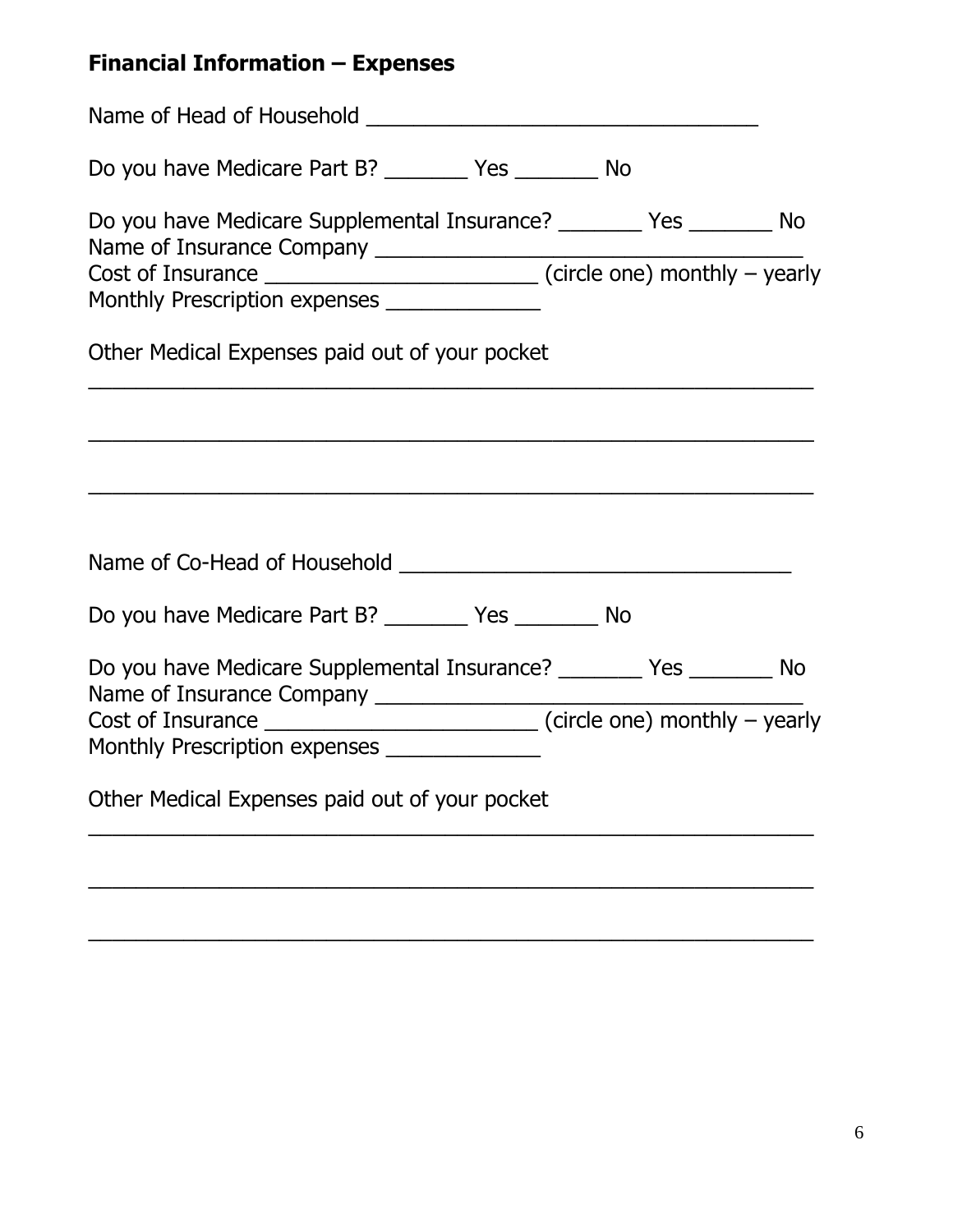#### **Financial Information**

List any assets that you have disposed of, transformed, given away, or sold for less than the market value during the last two years, e.g., a house, car, or cash.

| <b>Description</b><br>of Asset | <b>Date</b><br>Disposed<br><b>of</b> | <b>Fair Market</b><br><b>Value</b> | <b>Divestiture Costs</b><br>(e.g., Realtor, CD<br><b>Penalty</b> ) | <b>Amount</b><br>received | <b>Name and Address of</b><br><b>Bank, Institution, Real</b><br><b>Estate Agent, or</b><br>Appraiser who can verify |
|--------------------------------|--------------------------------------|------------------------------------|--------------------------------------------------------------------|---------------------------|---------------------------------------------------------------------------------------------------------------------|
|                                |                                      |                                    |                                                                    |                           |                                                                                                                     |
|                                |                                      |                                    |                                                                    |                           |                                                                                                                     |
|                                |                                      |                                    |                                                                    |                           |                                                                                                                     |

Do you expect any changes in your income, assets, or expenses during the next twelve months?

 $\overline{\phantom{a}}$  , and the contribution of the contribution of the contribution of the contribution of the contribution of the contribution of the contribution of the contribution of the contribution of the contribution of the

\_\_\_\_\_\_\_ Yes \_\_\_\_\_\_\_ No

If Yes, give name(s) and explain \_\_\_\_\_\_\_\_\_\_\_\_\_\_\_\_\_\_\_\_\_\_\_\_\_\_\_